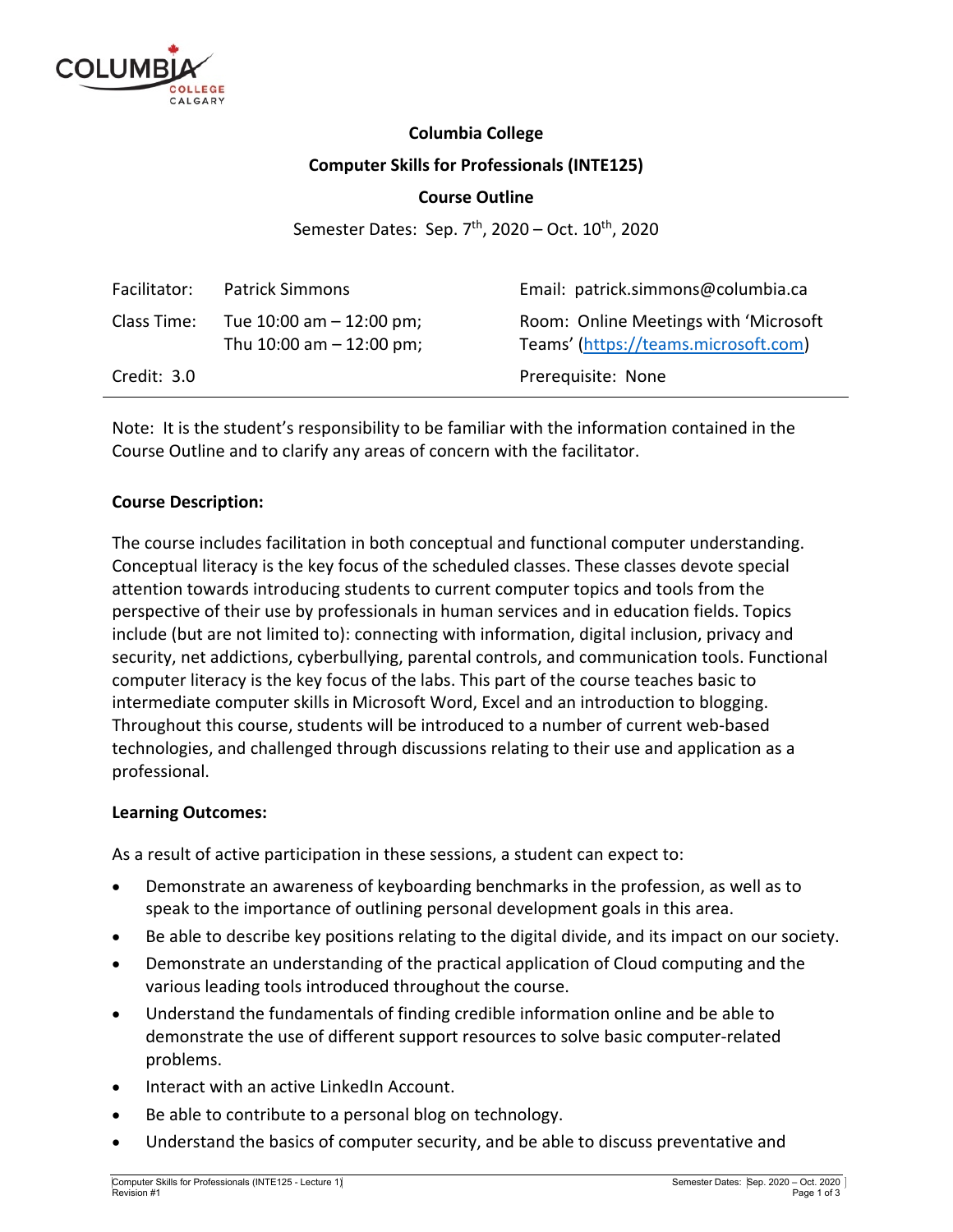corrective solutions to security‐related problems.

- Demonstrate a foundational understanding of Net Addictions, Cyberbullying, and Parental Controls and be able to point to online resources accordingly.
- Use Microsoft Word, Excel, Powerpoint, OneNote, Teams and other related software for regular applications.

#### **Course Format:**

This course will be delivered as a combination of online synchronous classes through the use of Microsoft Teams meetings, as well as a number of online asynchronous learning activities and computer labs. Where possible, the course will use a variety of teaching/learning methods including discussion, personal reflection, experiential exercises, student presentations, group activities and especially case studies. Our faculty aim to create a learning environment where the learner is actively engaged in inquiry, critical thinking and problem solving. The virtual classroom is intended to provide you with a place where you can learn with and from others in a cooperative and collaborative manner.

You are expected to take a very active part in class discussions and take responsibility for your own learning. Be a positive and co‐operative team member. Columbia College uses a facilitation model of instruction where the facilitator's role is to facilitate your learning. The expectation is that you will come to class prepared with pre‐class homework completed. Your facilitator will engage you in activities that are based on your completed homework and readings. Your enthusiastic and positive approach in the classroom will create an atmosphere that will help every student develop the knowledge, skills and attitudes that are needed for success.

How you conduct yourself in our classes will, to a large extent, mirror your conduct in society and your future work site. For example, if you have a tendency to ask questions, challenge the ideas of others in a respectful manner, draw out the best from your colleagues, and encourage both group development and task accomplishment in this class, it is likely you will do the same at work. A high level of student involvement and developing professionalism is expected in the classroom as you work towards your goal.

# **Required Textbooks and Equipment:**

- Office 365 Student Account
- LinkedIn Account
- Microsoft Educator Community Account
- SIMnet Online Access; Assigned online Video Cases / Tutorials and e‐Readings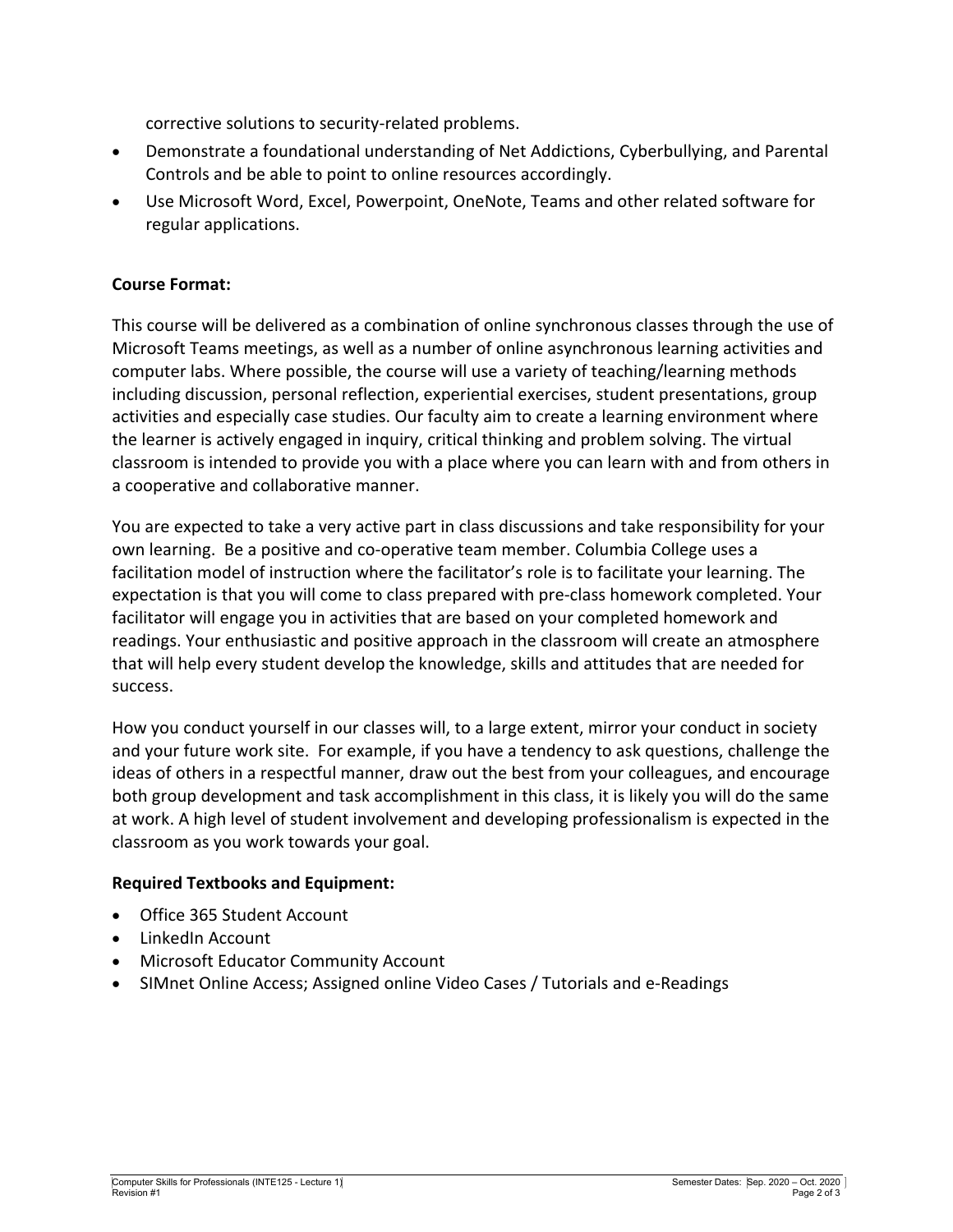# **Homework Assignment Due for the First Class:**

- Read this syllabus and prepare to discuss in class
- Login to the INTE125 Moodle course page at https://portal.columbia.ab.ca and complete all of the pre‐work activities for Class 1

# **Evaluation ‐ Assessment of Student Performance:**

The final grade in the course will be based on the following elements. Wherever possible facilitators will use rubrics to assess your performance and offer feedback. To receive credit for this course, you must successfully complete all of the computer labs, as well as submit all of the Technology Journals.

| <b>Title of Assignment/Examination</b>                      | Due Date     | Weight     |
|-------------------------------------------------------------|--------------|------------|
| Professional e-Portfolio                                    | Class 10     | <b>20%</b> |
| Student Technology Blog (continuous<br>throughout semester) | Class 10     | 30%        |
| <b>Pre-Class SIMNet Activities</b>                          | Classes 1-10 | 20%        |
| Microsoft Word and Microsoft Excel Projects                 | Classes 2-10 | 30%        |

#### **Grading:**

Grades for each component will be added together at the end of the semester. The final total will be translated to the Columbia College's 4.0 grading scale as follows:

*Marking and Grading Conversion:* 

| <b>Description</b> | <b>Letter Grade</b> | <b>Grade Points</b> | <b>Percentage Scale</b> |    |
|--------------------|---------------------|---------------------|-------------------------|----|
|                    | A+                  | 4.0                 | 100                     | 95 |
| Excellent          | A                   | 4.0                 | 94                      | 90 |
|                    | A-                  | 3.7                 | 89                      | 85 |
|                    | B+                  | 3.3                 | 84                      | 80 |
| Good               | B                   | 3.0                 | 79                      | 75 |
|                    | B-                  | 2.7                 | 74                      | 70 |
|                    | $C+$                | 2.3                 | 69                      | 65 |
| Satisfactory       | C                   | 2.0                 | 64                      | 60 |
|                    | $C -$               | 1.7                 | 59                      | 55 |
| Poor               | D                   | 1.0                 | 54                      | 50 |
| Failure            | F                   | 0.0                 | 49                      | 0  |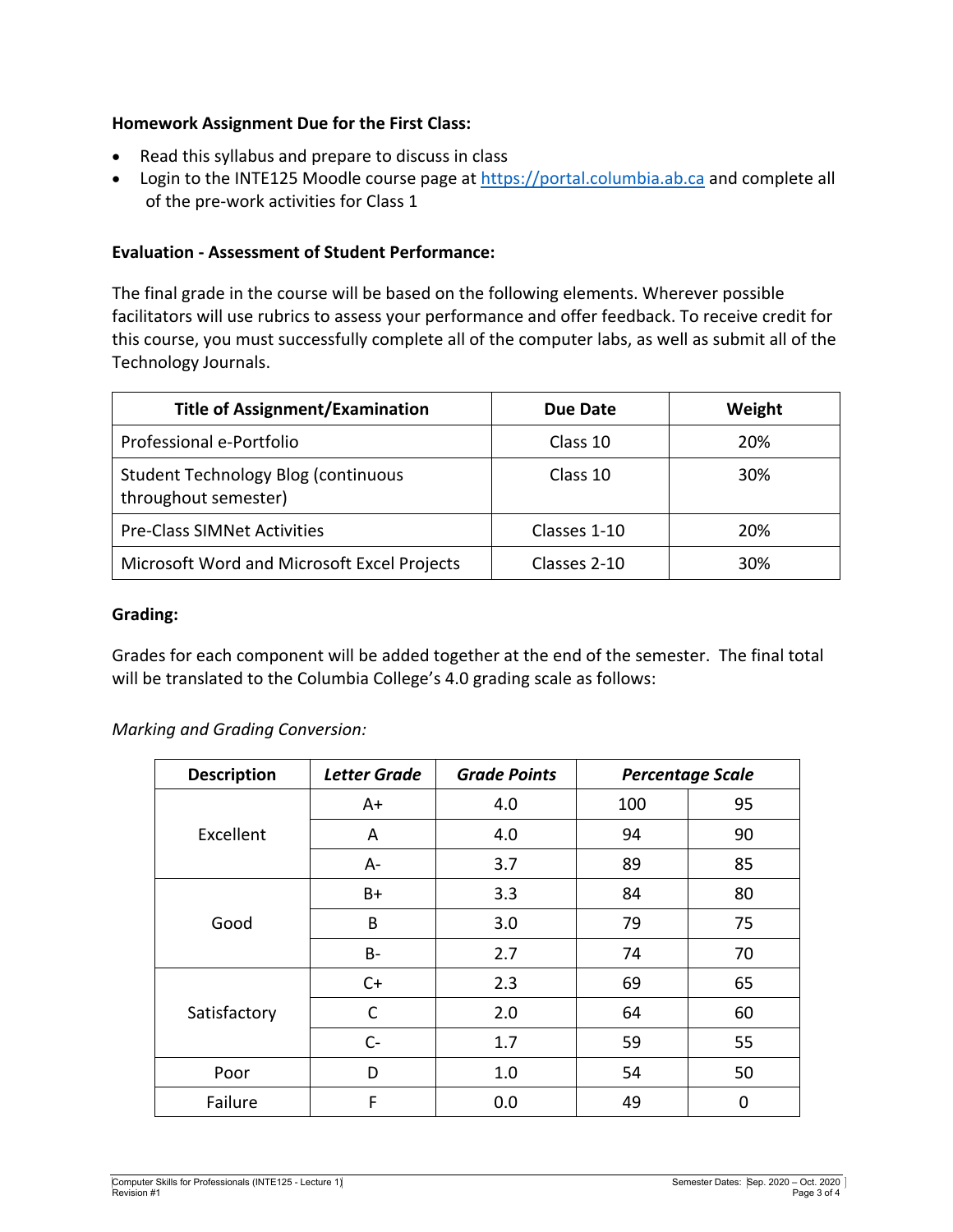Note: The mastery learning level for this course is 70%. Students need to obtain 70% or greater in order to receive credit for this course. Students will be able to repeat make-up labs in order to obtain the mastery learning level.

## **Submission and Completion of Assignments:**

You are expected to submit assignments by the due date. Any late assignments may be assessed a marking penalty of 5%. If you are unable to submit an assignment on the due date, you must request an extension **before** the due date by filling out an *Application for Assignment Extension form (SSPP‐F012)* that is to be submitted to the Department Chair for approval. This form is available on Columbia's website, Bldg. 802 – Main Office and from Department Chairs.

## **Attendance Requirements:**

Columbia College believes that students are committed to their program and learning experiences. However, it is understood that there are times when students may be absent. Any absences can be viewed as a potentially serious disruption of the learning process and necessary achievement of the learning objectives. Being late is also considered unacceptable as it interferes with the learning opportunities of others. Unavoidable absences or lateness must be reported to the course facilitator in advance. Please refer to Columbia College's *Attendance Policy and Regulations (ADM‐P151)* for detailed information on Attendance Requirements.

# **Academic Integrity:**

Academic dishonesty is a serious offence and can result in suspension or expulsion from Columbia College.

There is no tolerance for academic dishonesty and any student caught plagiarizing is subject to serious sanctions as outlined in the *Student Code of Conduct Policy (ADM‐P229)*. Students are encouraged to familiarize themselves with this policy and avoid any behavior that could possibly be seen as cheating, plagiarizing, misrepresenting, or putting into question the integrity of one's academic work.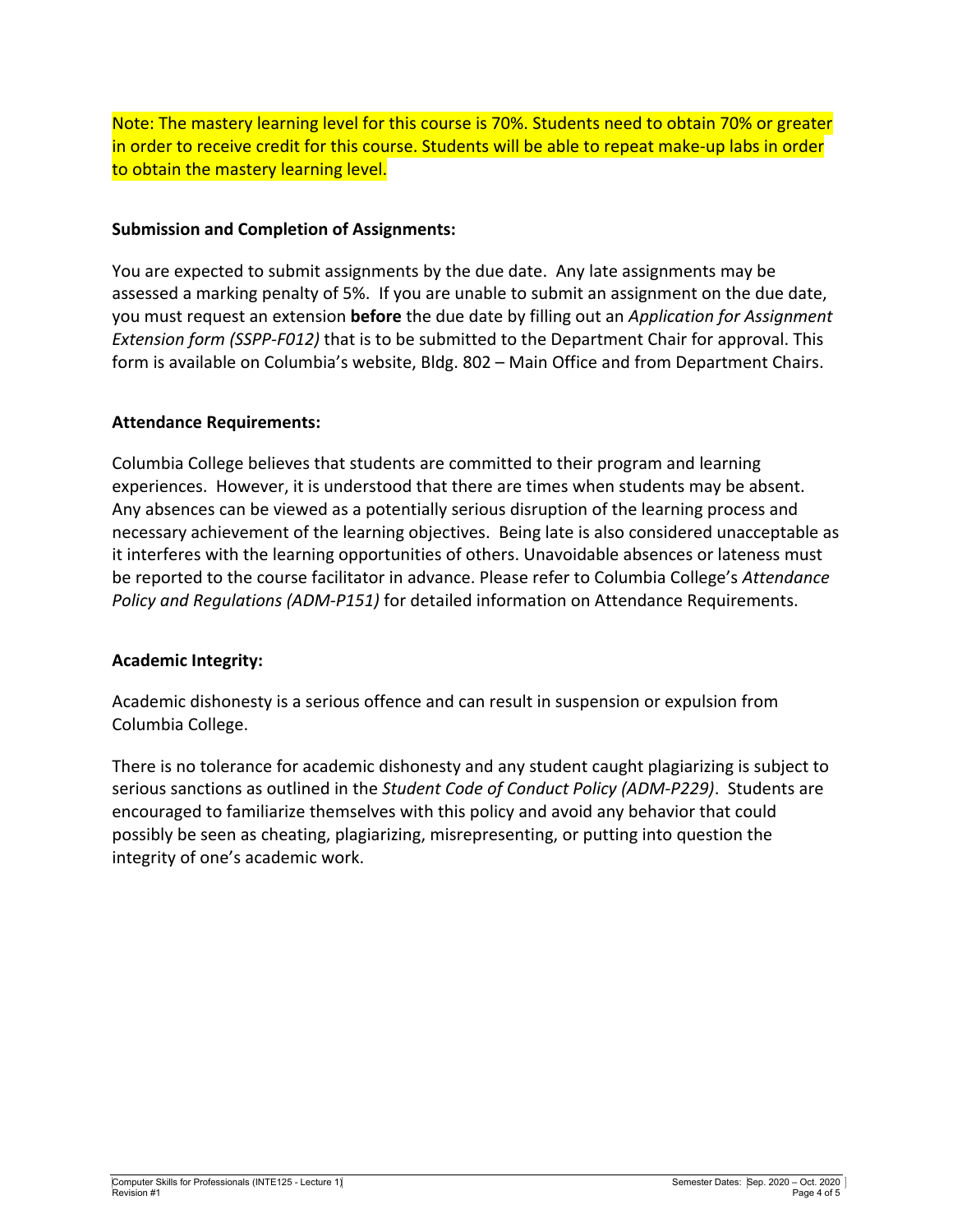# **Student Conduct:**

It is the responsibility of each student to uphold the expectations and responsibilities outlined in the *Student Code of Conduct Policy (ADM‐P229)* and any additional requirements established by your program.

Generally, each student will:

- be respectful and courteous toward others;
- demonstrate appropriate and supportive communication skills, and coach, assist, advise and otherwise support other students in their studies;
- manage any personal stress and conflict in a positive and resourceful manner, and assist others to do the same;
- be dressed in a manner appropriate for their workplace or learning environment, as established by the program;
- conduct themselves in a professional manner with regard to their communication with others and their behavior in class;
- conduct themselves with academic integrity in all of their learning activities, tests, exams, and assignments
- keep up with day-to-day classroom and course expectations.

#### **Important Dates:**

| <b>Description</b>                               | Date                                                                                                                   |
|--------------------------------------------------|------------------------------------------------------------------------------------------------------------------------|
| Last to add/drop courses                         | 5 school operating days from the start of the<br>semester OR before the third scheduled class,<br>whichever is greater |
| Last day to withdraw without academic<br>penalty | 50% or less of the semester has been completed                                                                         |

#### **Appeals:**

Please refer to the *Student Appeal Policy (ADM‐P177)*.

#### **Students with Temporary or Permanent Disabilities:**

Students with temporary or permanent disabilities may apply for accommodations. To be considered for an accommodation, a student must register with Columbia College's Disability Services by making an appointment with a Disability Services Advisor – Main Office – Bldg. 802 or emailing accessibilityservices@columbia.ca. The Department Chair or facilitator is not able to provide you with any accommodations without you taking this step. Please refer to Columbia College's website to review *the Accommodation Policy and Handbook (ADM‐P188)*.